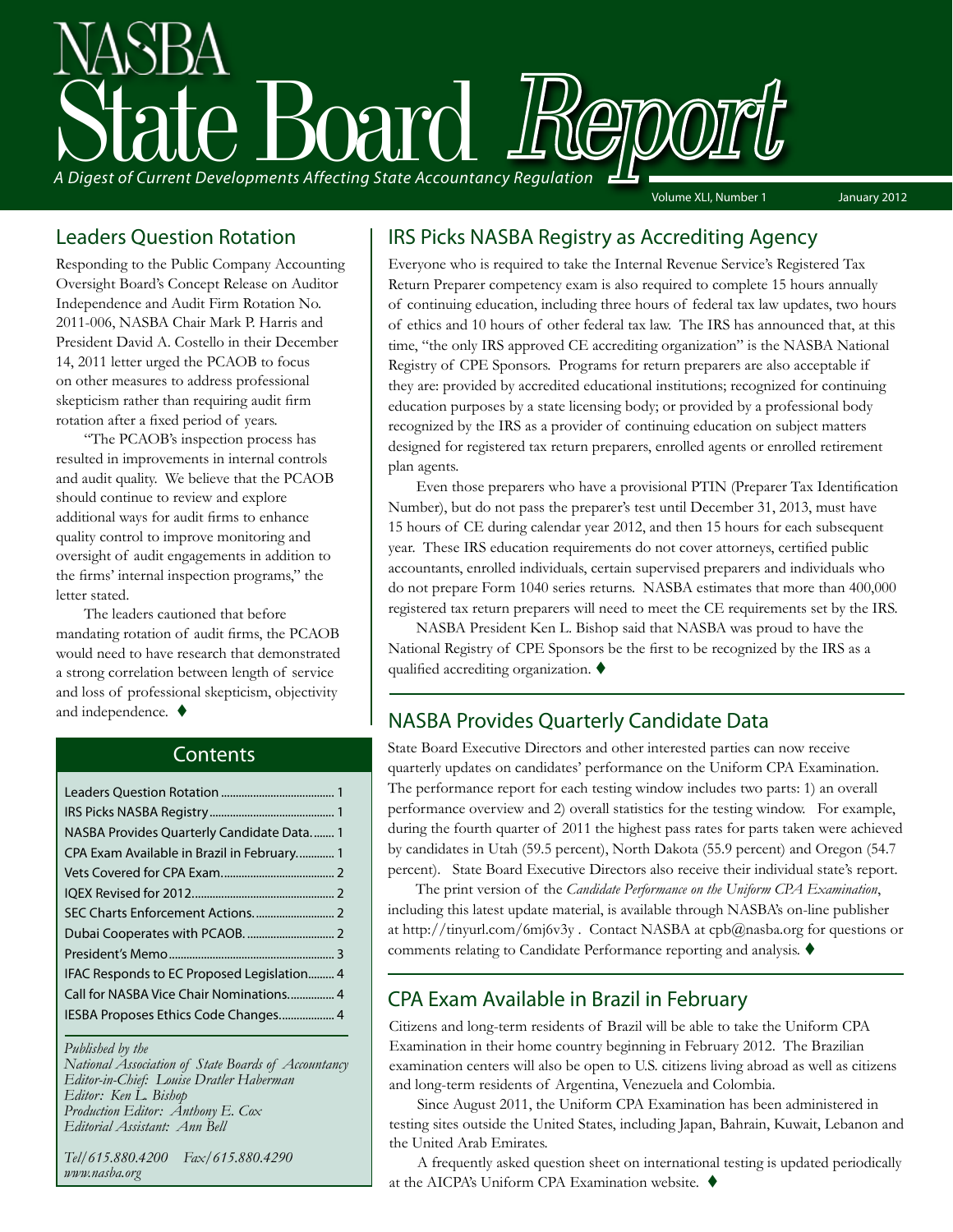#### Vets Covered for CPA Exam

The Uniform CPA Examination has been approved by the Department of Veterans Affairs as a certification test that veterans in any state can take and have the expense eligible for reimbursement of up to \$2000. In addition, military spouses of active duty service members are covered under the Department of Defense's Military Career Advancement Account (MyCAA) program for up to \$4,000 in financial assistance toward their education and testing.

Patricia Hartman, NASBA's Director of CPAES Examination Operations, explained that veterans who qualify for the Montgomery GI Bills (MGIB or MGIB-SR), the Reserve Education Assistance Program (REAP), the Veterans Educational Assistance

IQEX Revised for 2012

Acting upon the recommendation of the NASBA/AICPA International Qualifications Appraisal Board (IQAB), the Board of Examiners has approved the revision of the International Qualifications Examination (IQEX) with the Regulation Section (REG) of the Uniform CPA Examination beginning in November 2012. IQEX is administered to non-U.S. professionals who hold a certification covered by a mutual recognition agreement with the State Boards and AICPA. It tests knowledge and understanding of U.S. professional ethics, professional and legal responsibilities, and business law and taxation.

IQEX has been administered only during one month of the year, but with the adaptation to REG, qualified candidates will be

#### SEC Charts Enforcement Actions

The Securities and Exchange Commission summarized the enforcement actions it took from April 2009 through mid-December 2011 addressing misconduct that led to, or arose from, the financial crisis. These involved 87 individuals or entities charged, including 45 senior corporate officers. Twentyfive received officer and director bars, industry bars or SEC suspensions. The cases resulted in penalties of over \$1.2 billion, and disgorgement and prejudgment interest ordered of over \$393 million. Additional monetary relief obtained for harmed investors was \$355 million through settlements with Evergreen, J.P. Morgan, State Street and TD Ameritrade.

Included in the SEC summary were:

**Concealed from investors risks, terms, and improper pricing in CDOs and other complex structure products:**  Citigroup; Goldman Sachs; ICP Asset Management; J.P. Morgan Securities; Stifel, Nicolaus & Co.; RBC Capital Markets; and Machovia Capital Markets.

**Made misleading disclosures to investors about mortgage-related risks and exposure:** American Home Mortgage; Citigroup; Countrywide; Fannie Mae and Freddie Mac; IndyMac Bancorp; and New Century.

**Concealed the extent of risky mortgage-related and other investments in mutual funds and other financial products:**  Charles Schwab; Evergreen; Morgan Keegan; Reserve Fund; State

Program (VEAP) or the Dependents Educational Assistance Program (DEA) all qualify for reimbursement for taking the CPA Examination.

Ms. Hartman reported that NASBA took steps to be on the VA's approved list of organizations in response to receiving approximately 20 calls from veterans during a three-month period questioning why NASBA was not listed. A proud army veteran herself, Ms. Hartman was persistent in finding the right channel to make sure veterans throughout the country would encounter no obstacles in obtaining reimbursement.

To find out more information about the reimbursement program, go to www.GIBILL.va.gov.  $\blacklozenge$ 

able to take the examination during the second month of each quarter of the year at all the Prometric testing centers where the IQEX is currently offered, which includes sites in Canada. The application for the new IQEX examination (the REG) will remain the same as the present application process. Candidates will still need to meet the requirements set down in the mutual recognition agreements.

"This move to a quality examination that will be available throughout the year at relatively convenient locations is something IQAB has been advocating for years," IQAB Chair William Treacy said. "We hope our MRA partners will take similar steps to facilitate the practice of U.S. CPAs abroad."  $\blacklozenge$ 

Street; and TD Ameritrade.

**Others:** Bank of America; Brooke Corporation; Brookstreet; Colonial Bank and Taylor, Ben & Whitaker (TBW); and UCBH Holdings Inc.  $\blacklozenge$ 

### Dubai Cooperates with PCAOB

This month the Public Company Accounting Oversight Board will formally sign its second cooperative arrangement with a Middle Eastern country's regulators for oversight of the auditors that practice in their respective jurisdictions. The PCAOB will enter an agreement with the Dubai Financial Services Authority (DFSA), having signed an agreement with the Israel Securities Authority at the end of October. In December, the PCAOB also entered into an agreement with the Netherlands Authority for the Financial Markets.

While the PCAOB has been conducting firm inspections in Dubai, the new agreement enables the PCAOB and DFSA to exchange confidential information, consistent with the provisions of the 2010 Dodd-Frank Wall Street Reform and Consumer Protection Act. Eight firms registered with the PCAOB are located in Dubai.  $\blacklozenge$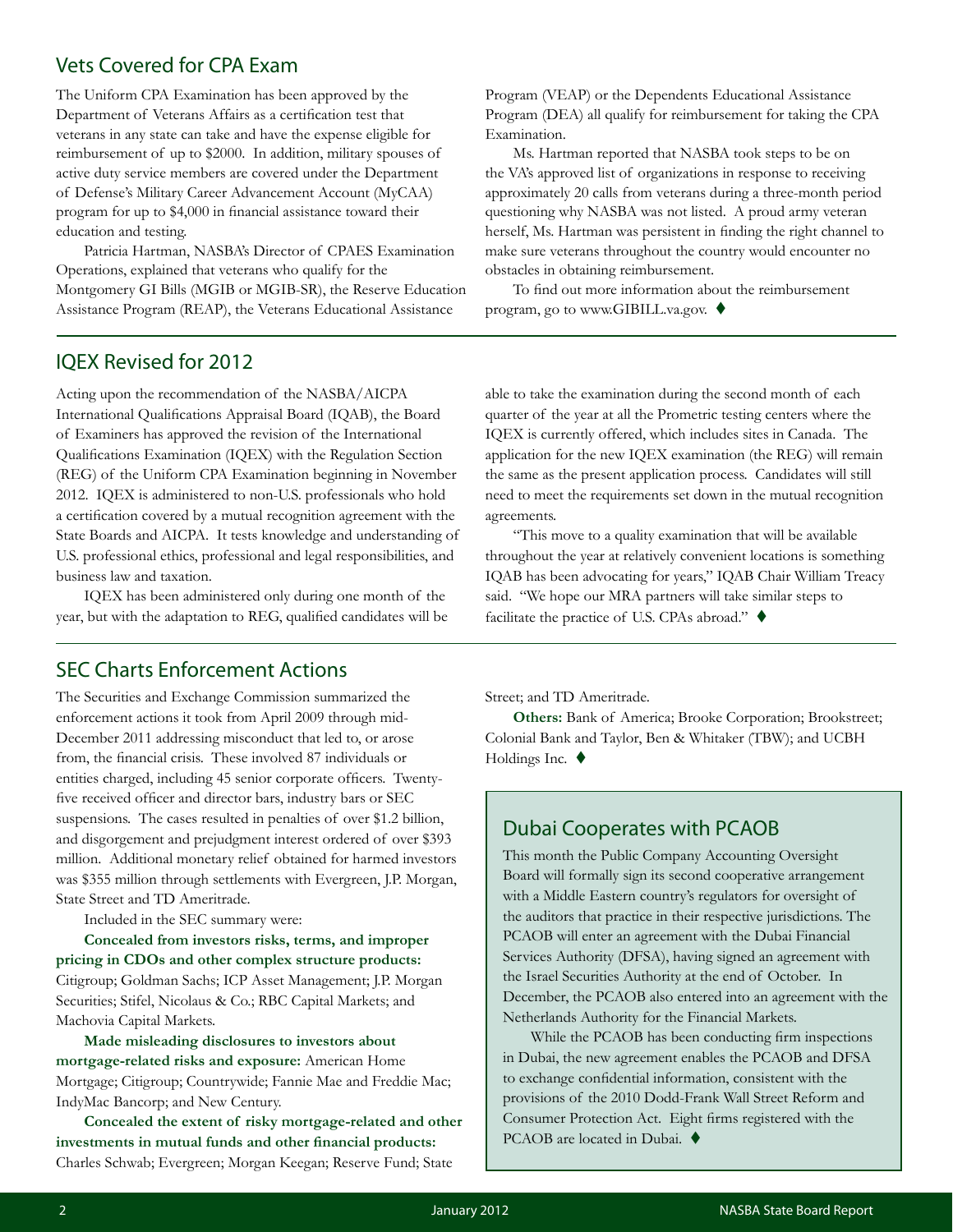# President's Memo

## **Change Your Thoughts**

Norman Vincent Peale, the early twentieth century American clergyman, once preached the words, "Change your thoughts and you change your world." I have been thinking a lot about change these past few months, as I prepared to accede to the position of President and CEO of NASBA. Experience with organizational dynamics has taught me that change, particularly in thought processes, is often easier to talk about than it is to accomplish. Within NASBA we are experiencing several aspects of change while undertaking transition, reorganization and restructuring. While there is typically an expectation of change with the introduction of new leadership, a change in thinking is critical for any transitional – and lasting - success.

My predecessor, David Costello, made many innovative changes to NASBA during his 17-year tenure that resulted in NASBA becoming a robust, relevant and recognized entity in the global accounting universe. As I begin my new role, I have the benefit of my time with David as an unparalleled mentor, and of my recent experiences associated with the CEO selection and contract negotiation processes.



Ken L. Bishop

Through the Selection Advisory Committee's candid questions and comments and consultations with NASBA's volunteer leaders, I was able to clearly infer that not only did they anticipate change, they expected it. One particular strategically important question was how I would address NASBA's relationship with State Boards who have not been actively involved with NASBA. My response was, "I often hear about State Boards of Accountancy who have drifted away from NASBA, but my fear is that NASBA has drifted away from some State Boards."

I should be clear that NASBA has not been resting on its laurels. With the transition to computer-based testing, major legislative efforts such as Mobility, and our efforts toward enhancing NASBA's relevancy both nationally and internationally, we have been doing some heavy lifting and enjoying success. In the process, however, we may have somewhat taken our eye off the ball of our core mission. During my interview, I committed to prioritizing the improvement, repair or reestablishment of relationships with our member Boards, if selected as CEO. I have a personal rule of: "Don't write checks that can't be cashed." I take my commitment seriously and we have already made substantial steps toward that end, in what I am calling our "back to our roots" initiative.

The change in thinking for this initiative has to begin with staff leadership. I have communicated to staff that, while our business and legislation related activities are important to our success, our resources, passion and energy must always be balanced with our attention to State Boards and the core mission to enhance the effectiveness of State Boards of Accountancy. A critical first step was the creation of the new NASBA executive position of Vice President of State Board Relations. Daniel J. Dustin, CPA, the former Executive Secretary of the New York State Board for Public Accountancy, began his duties in this new position on January 1, becoming responsible for insuring NASBA's advocacy and support for State Boards. Dan's experience, ability and skills, combined with his knowledge and relationships with State Boards' staff and volunteers will be tremendous assets as he undertakes his work.

It is a fun and exciting time at NASBA. I am honored and humbled by the opportunity to lead this wonderful organization. We have tremendous people on our staff in Nashville, New York City, Guam and San Juan. Our volunteers on committees, task forces and serving in leadership positions bring a depth of talent and professionalism that is unequaled. Together we will change our thoughts and change our world to make NASBA a model for all associations.

Wishing you a safe and happy new year!

*Semper ad meliora. (Always toward better things.)*

Jen L. Bohop

― Ken L. Bishop President and CEO